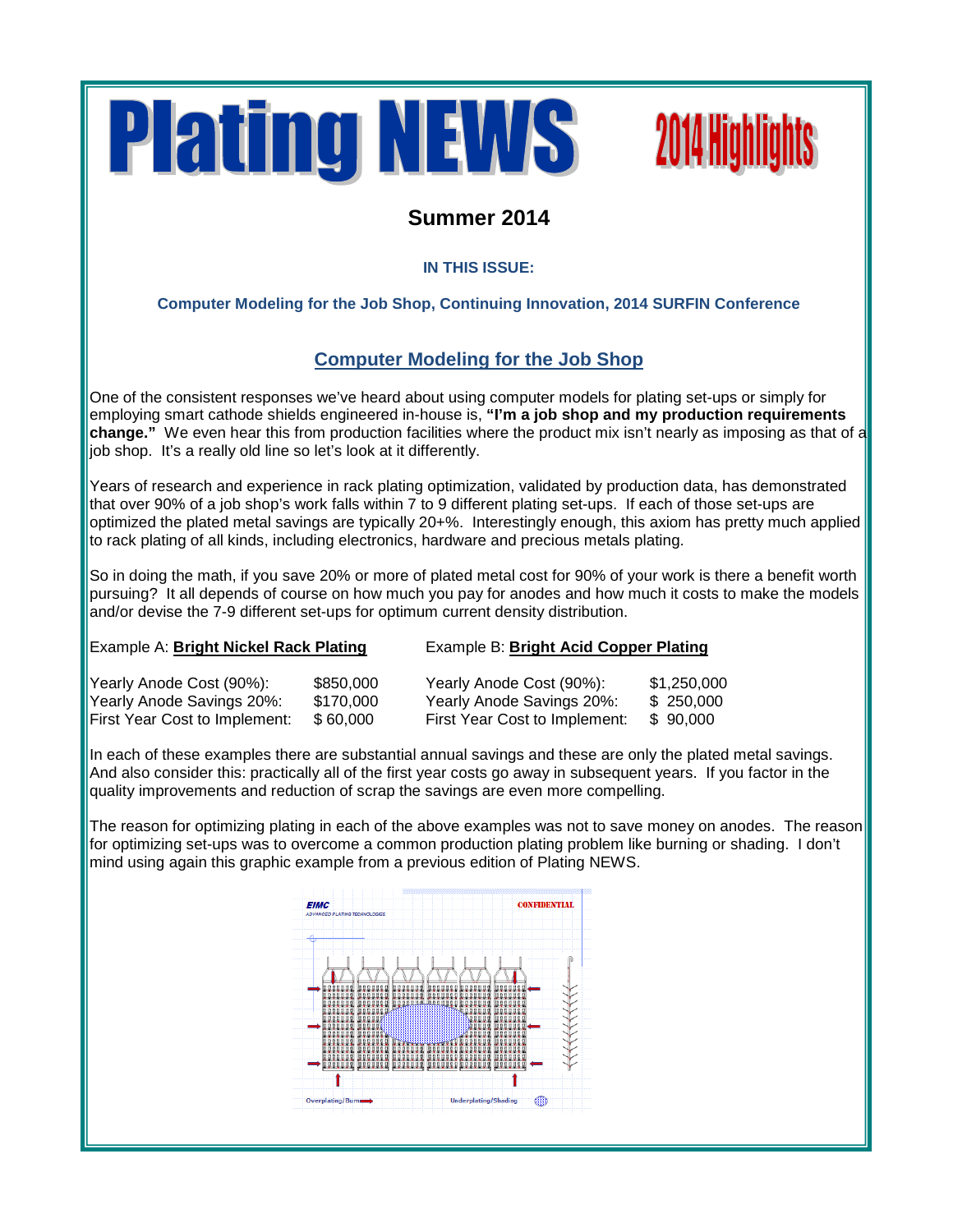## **Plating NEWS 2014 Highlights, page 2**

In this rack example there are burns in the HCD areas, there is shading in LCDs and there's a fairly wide variation between the two. Setting up this rack configuration properly will eliminate the burning and shading. There will be plated metal savings but the really big savings can often come from beginning to efficiently produce **better quality products with fewer defects**. These improvements often overshadow the anode savings. So, if you do the simple anode math, how does it work out for your electrolytic process application? If you'd like some input or assistance from us we'd be glad to help with general recommendations or a specific analysis for your electrolytic process application. Just ask us……………

What else does this optimizing of the set-up do? We'll discuss chemistry much more in a future issue of Plating NEWS but for now try asking your plating additive vendor a question like, "How will my plating additive control change if I significantly reduce HCDs and improve current distribution in the LCDs?"

### **Innovation**

Properly applied electrochemical intelligence solves plating problems with significant benefits to several of the departments in a finishing operation. Better efficiency, greater through-put and significant cost reductions are but a part of the overall benefits associated with plating improvements.

One unique benefit which is rarely discussed is **predicting metal deposition by weight**. Think for a minute.







Electrochemical intelligence is so good it's possible to model a rack of parts or an individual part and accurately predict the **total weight of the deposited metal** on that part. Further, a good model will predict where the deposits are going. Talk about good cost analysis and an understanding of where your plating goes.

In the example above we see a Deposit Thickness Scale placed next to 3 computer models that sequentially represent plating thickness build-up during the plating cycle. BLUE represents a thin deposit, RED represents a thick deposit and the various other colors depict non-uniform metal thickness in between the high and low current density areas.

In example No. 1 we see the thickness is beginning to build during the early part of the cycle. Example No. 2 depicts the same part further along in the plating cycle. The different current density areas on this part are now more clearly delineated and we begin to see which areas of the part build thickness more quickly. Example No. 3 is close to the end of the plating cycle.

Having this capability can be used to signal an overplated condition and therefore can alert platers when a plating cycle should be terminated. In each of the 3 examples a mouse pointer can touch any portion of the plated part and read the deposited thickness at that point. Total metal weight costs can also be calculated.

The capability provided by enhanced electrochemical intelligence makes for accurate cost projections and predictable plating cycle times, especially for newer parts or previously un-tested rack set-ups. That's REAL innovation and it is available today!